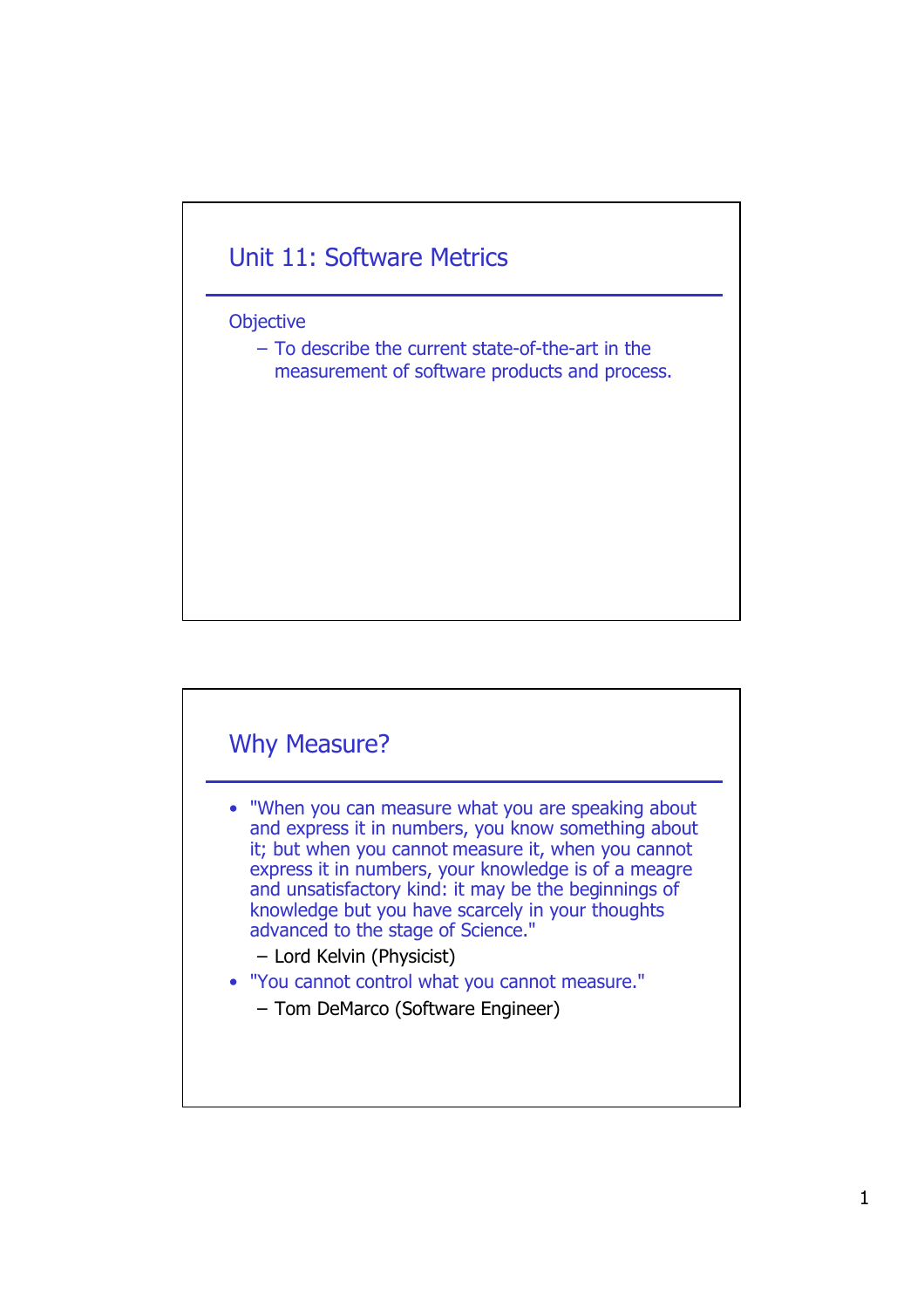

• measurement is the process by which numbers or symbols are assigned to attributes of entities in the real world in such a way as to describe them according to clearly defined unambiguous rules

## Examples of Entities and Attributes

| Entity                        | Attribute                                        |
|-------------------------------|--------------------------------------------------|
| Software Design               | Defects discovered in design<br>reviews          |
| Software Design Specification | Number of pages                                  |
| Software Code                 | Number of lines of code,<br>number of operations |
| Software Development Team     | Team size, average team<br>experience            |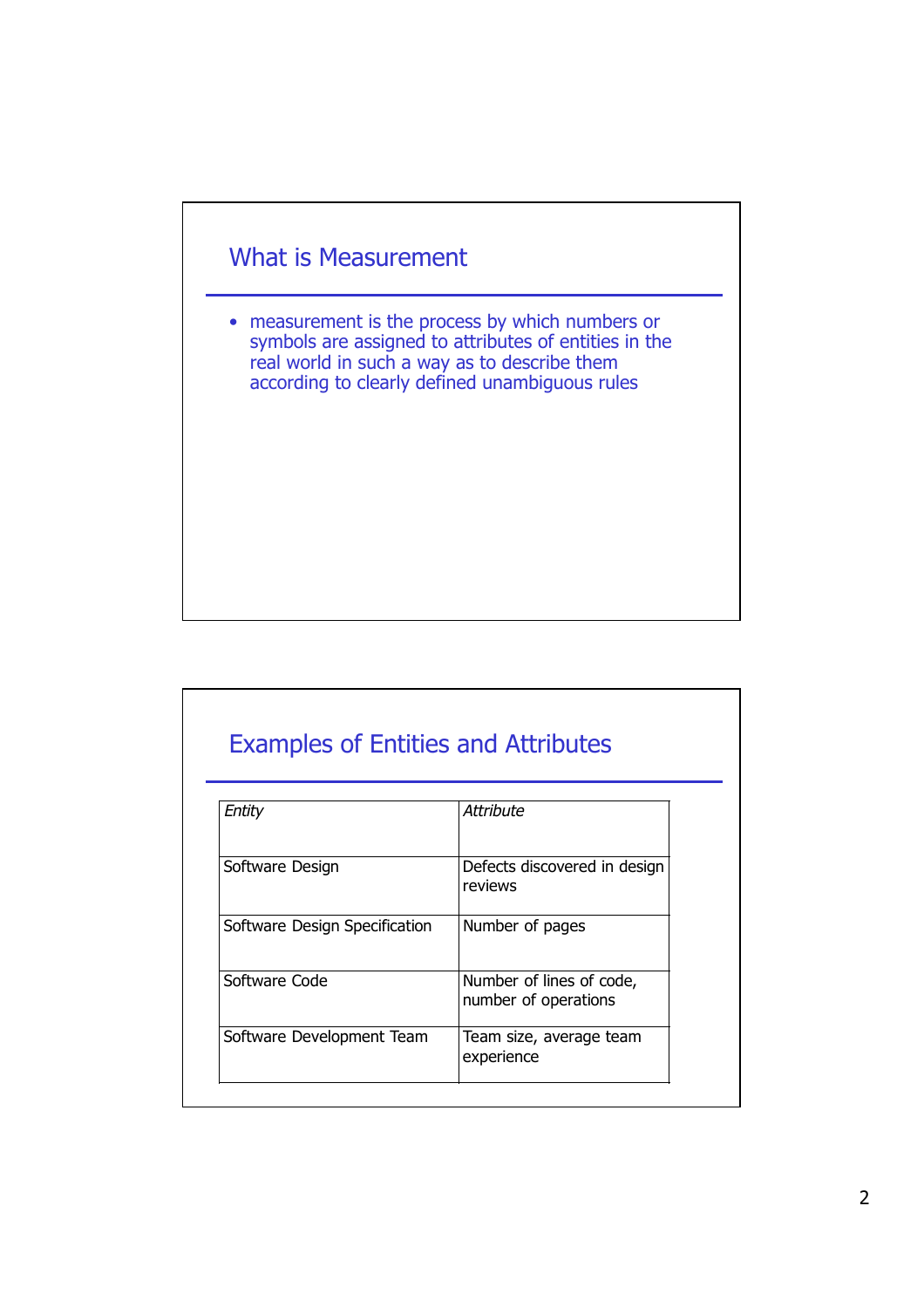

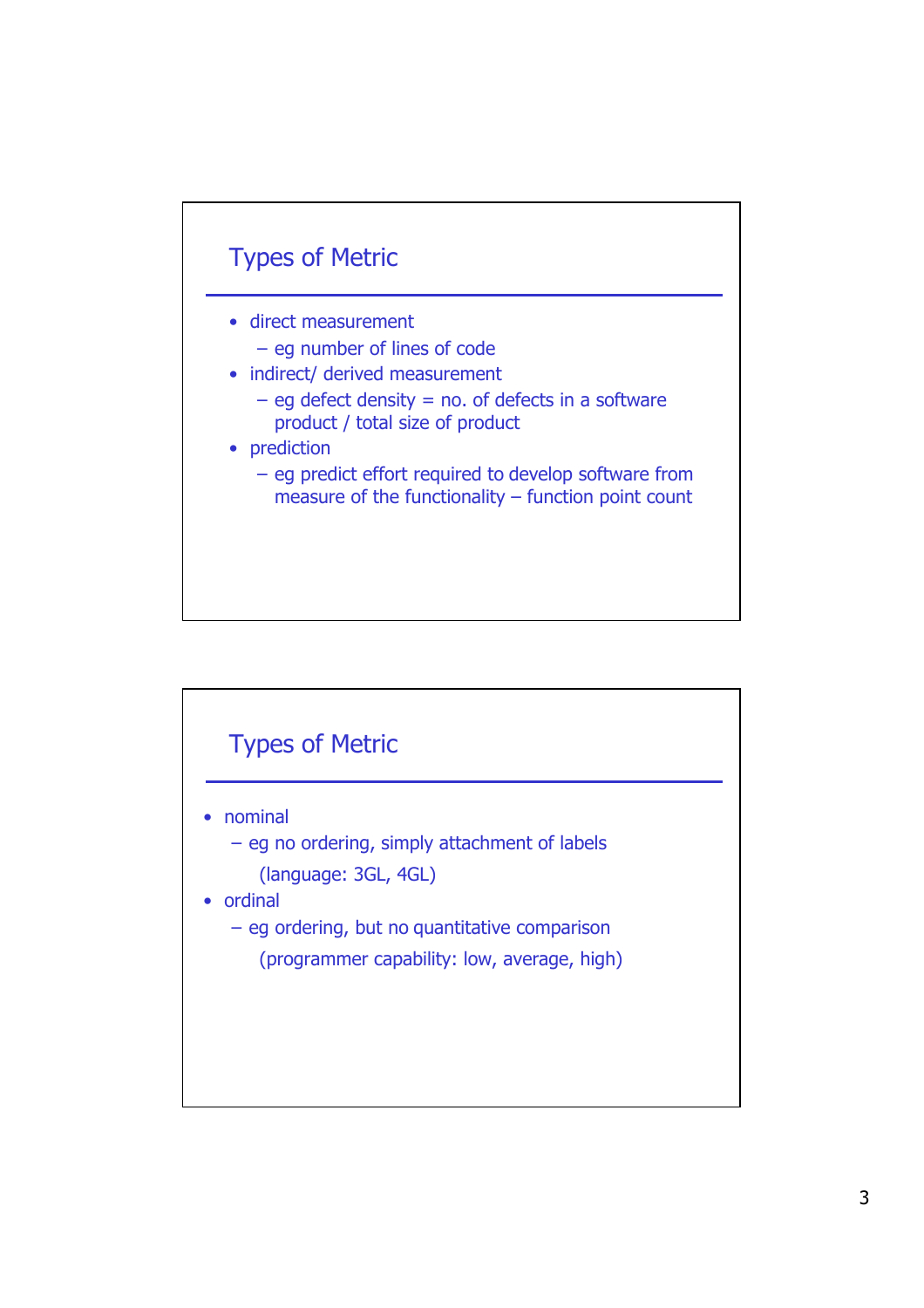

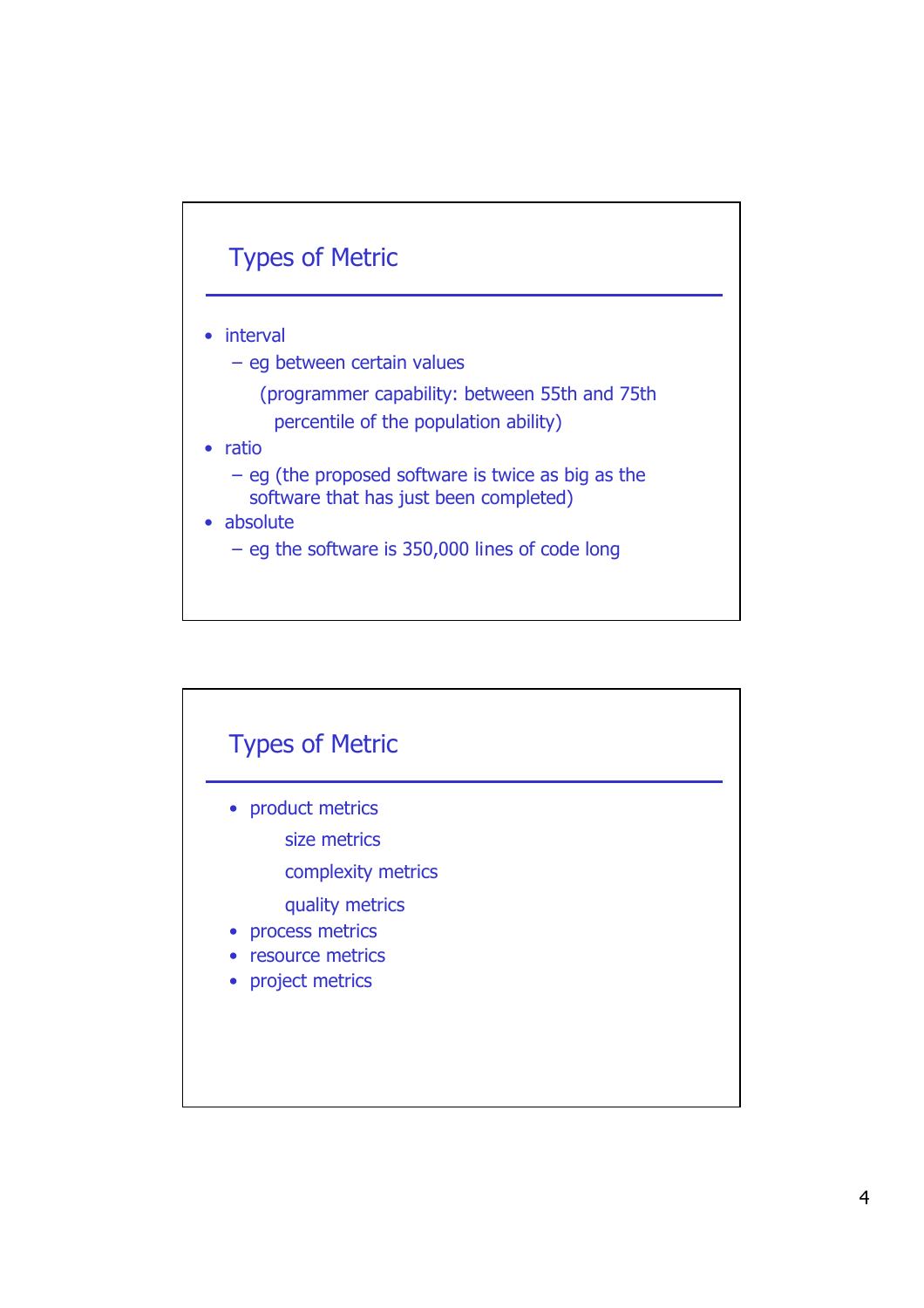

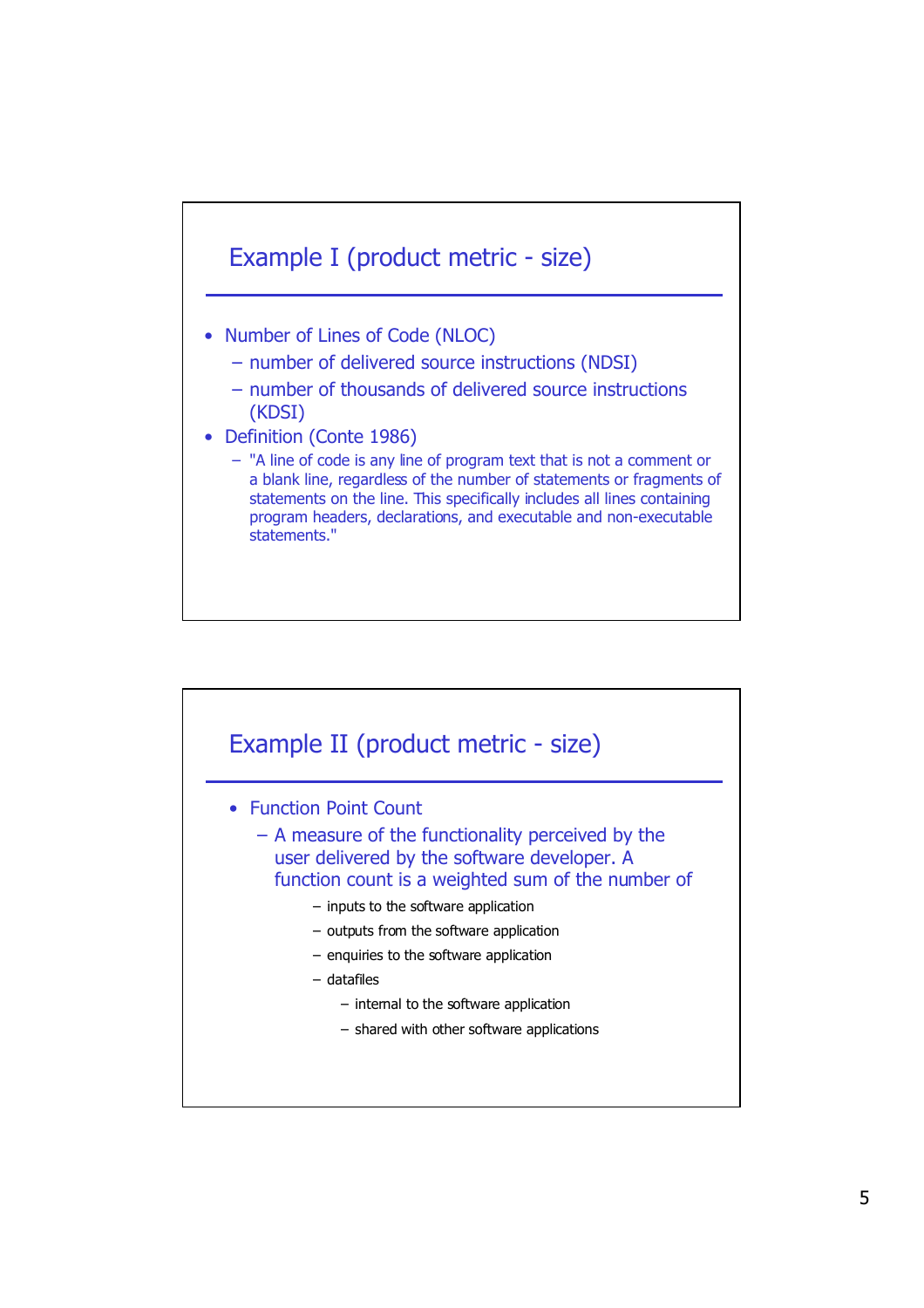

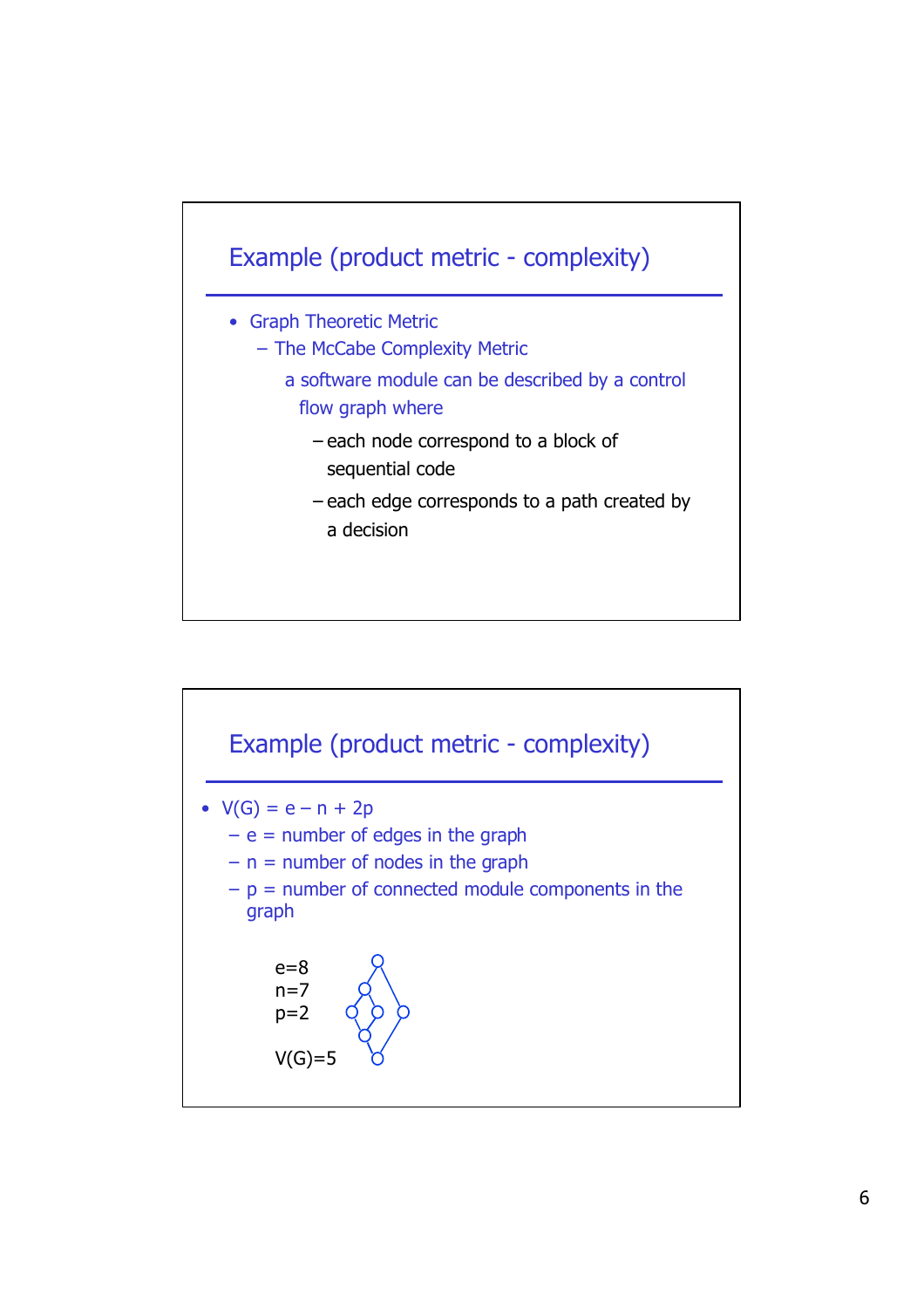

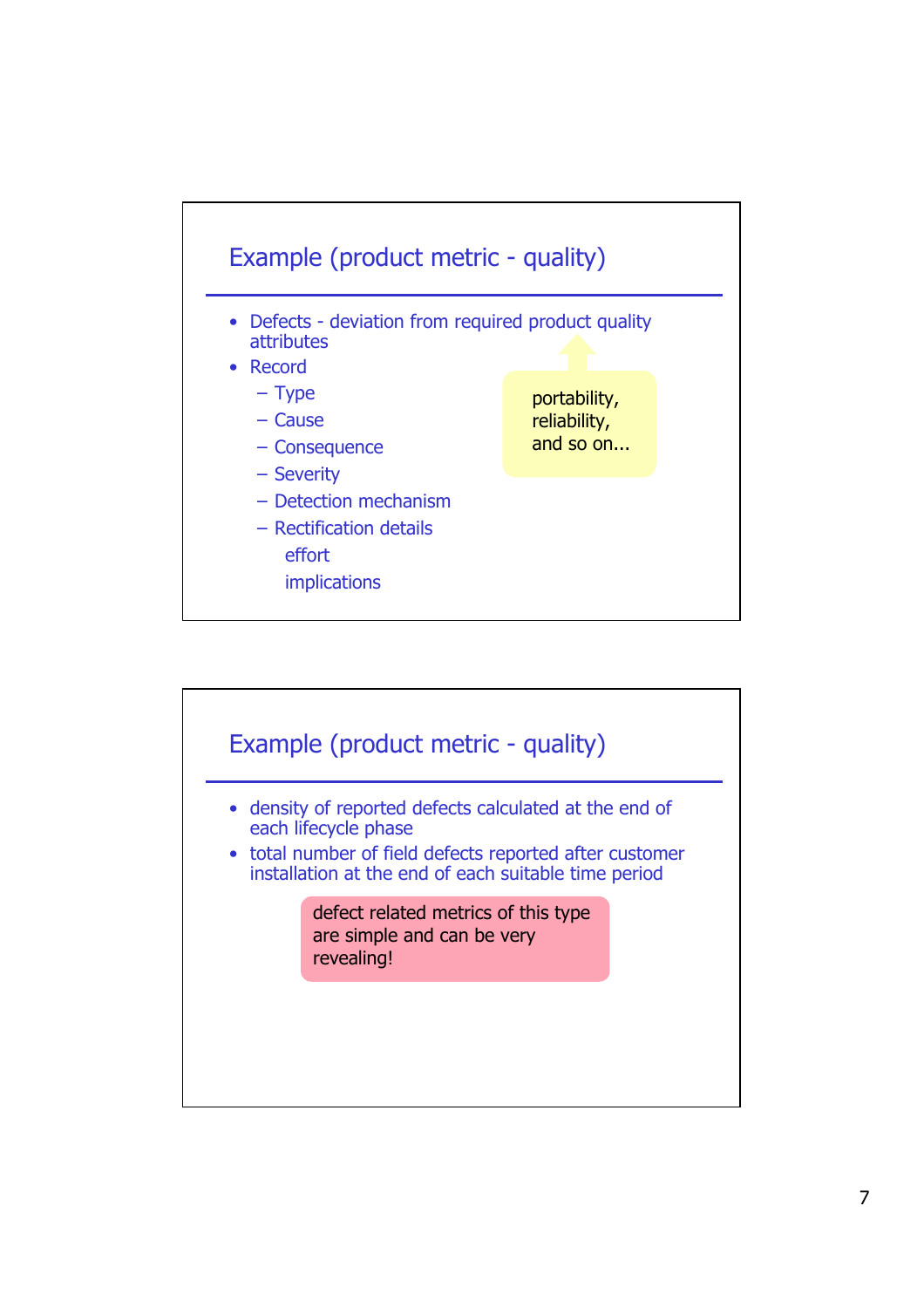

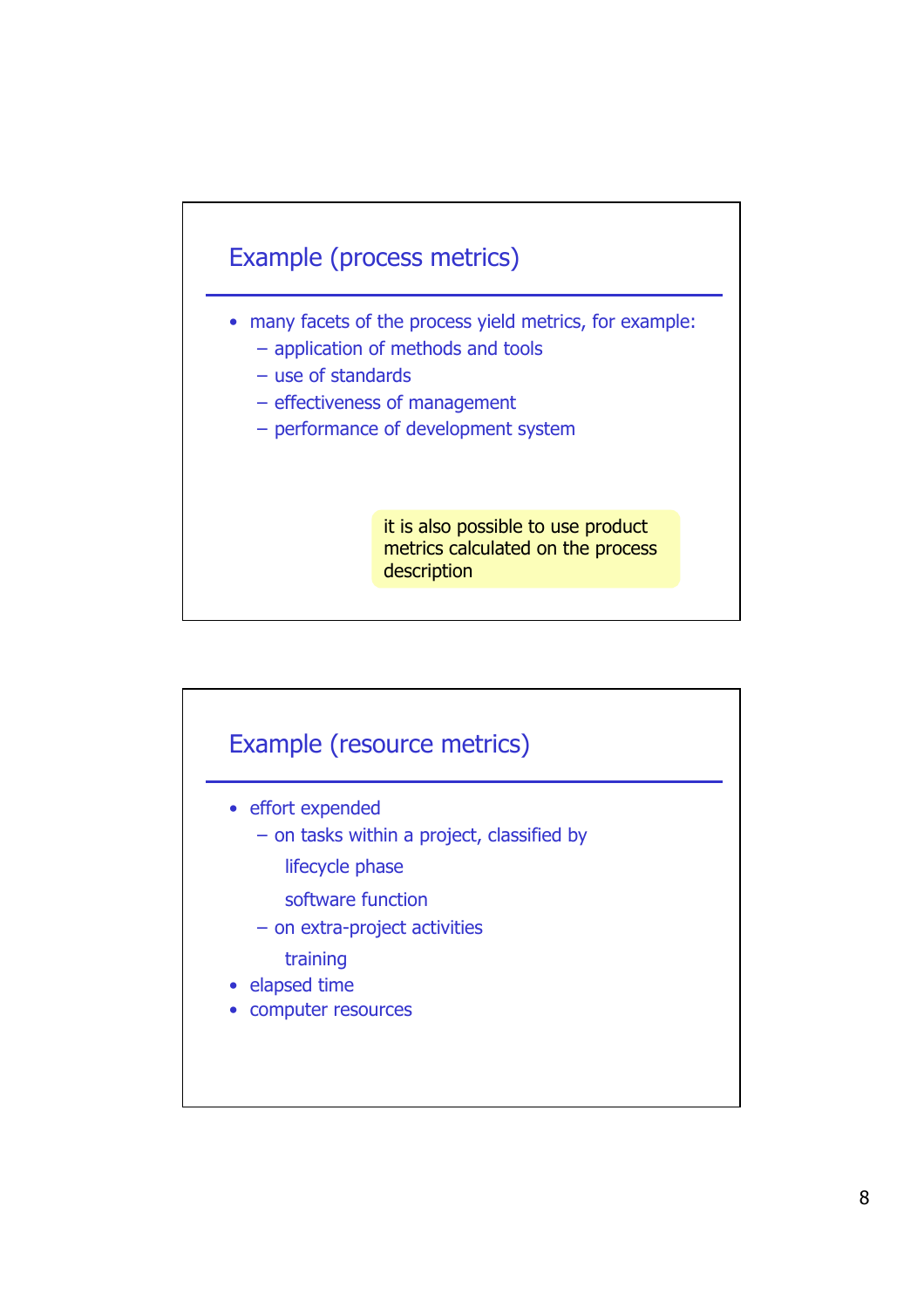